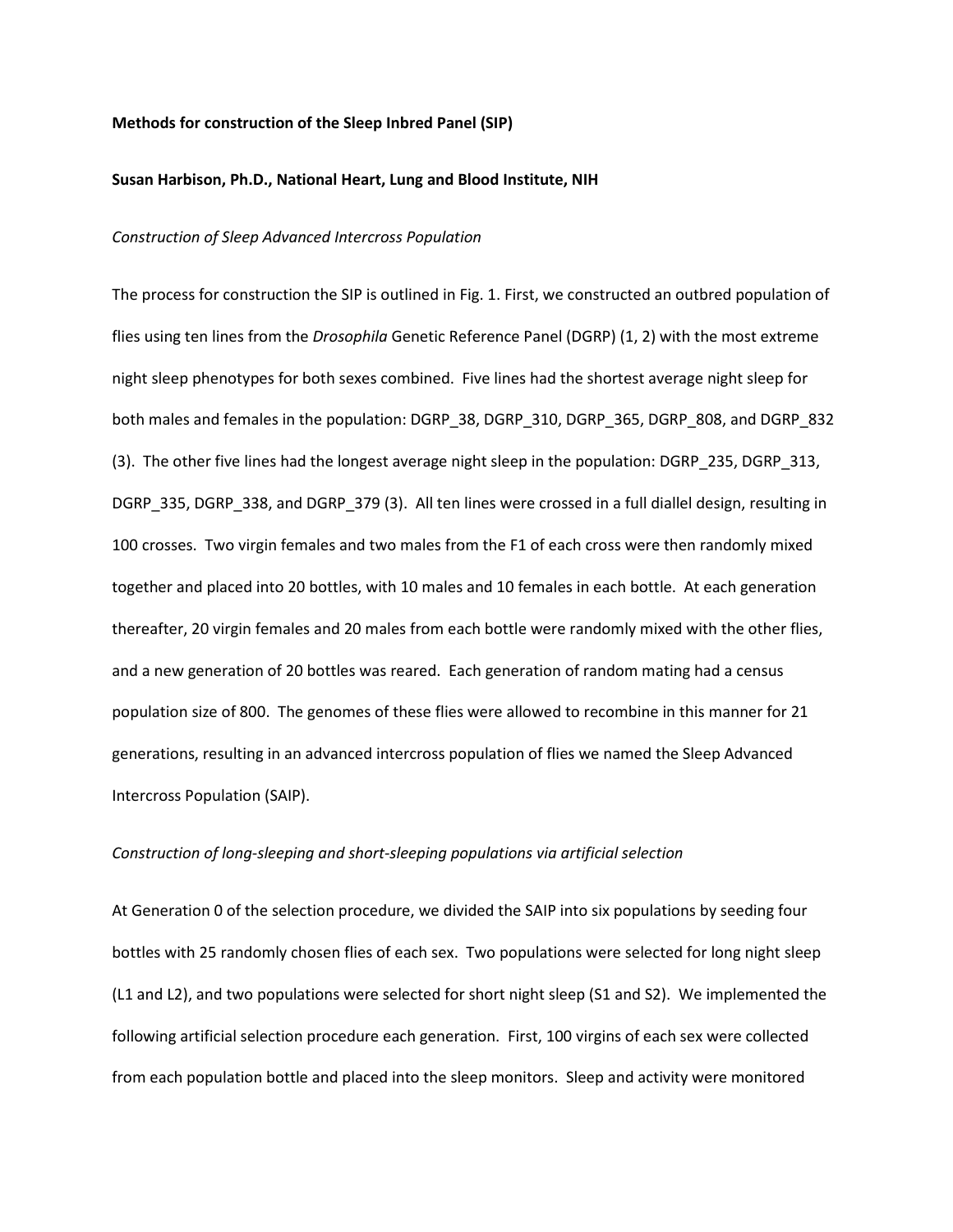continuously over a five-day period. Second, we calculated all sleep parameters for every fly in each selection population. For the four selection populations (L1, L2, S1, and S2), the 25 males and females with the most extreme (high or low) night sleep within each population were chosen as parents for the next generation of that population. We repeated this procedure for 13 generations. After generation 13, the six populations were maintained by seeding culture bottles with 25 randomly chosen flies of each sex.

# *Construction of the Sleep Inbred Panel (SIP)*

At generation 30, the long- and short-sleeping selected populations were used to create inbred lines.

We created 10 lines each from the L1, S1, and S2 populations, and 9 lines from the L2 population (39

lines total). Each line was created using a single male and a single female from one of the populations to

start the line; full-sib mating continued in this manner for 20 generations. Inbred stocks were

maintained past generation 20 by random mating.

1. Mackay TF, Richards S, Stone EA, Barbadilla A, Ayroles JF, Zhu D, et al. The Drosophila melanogaster Genetic Reference Panel. Nature. 2012;482(7384):173-8.

2. Huang W, Massouras A, Inoue Y, Peiffer J, Ramia M, Tarone AM, et al. Natural variation in genome architecture among 205 Drosophila melanogaster Genetic Reference Panel lines. Genome research. 2014;24(7):1193-208.

3. Harbison ST, McCoy LJ, Mackay TF. Genome-wide association study of sleep in Drosophila melanogaster. BMC genomics. 2013;14:281.